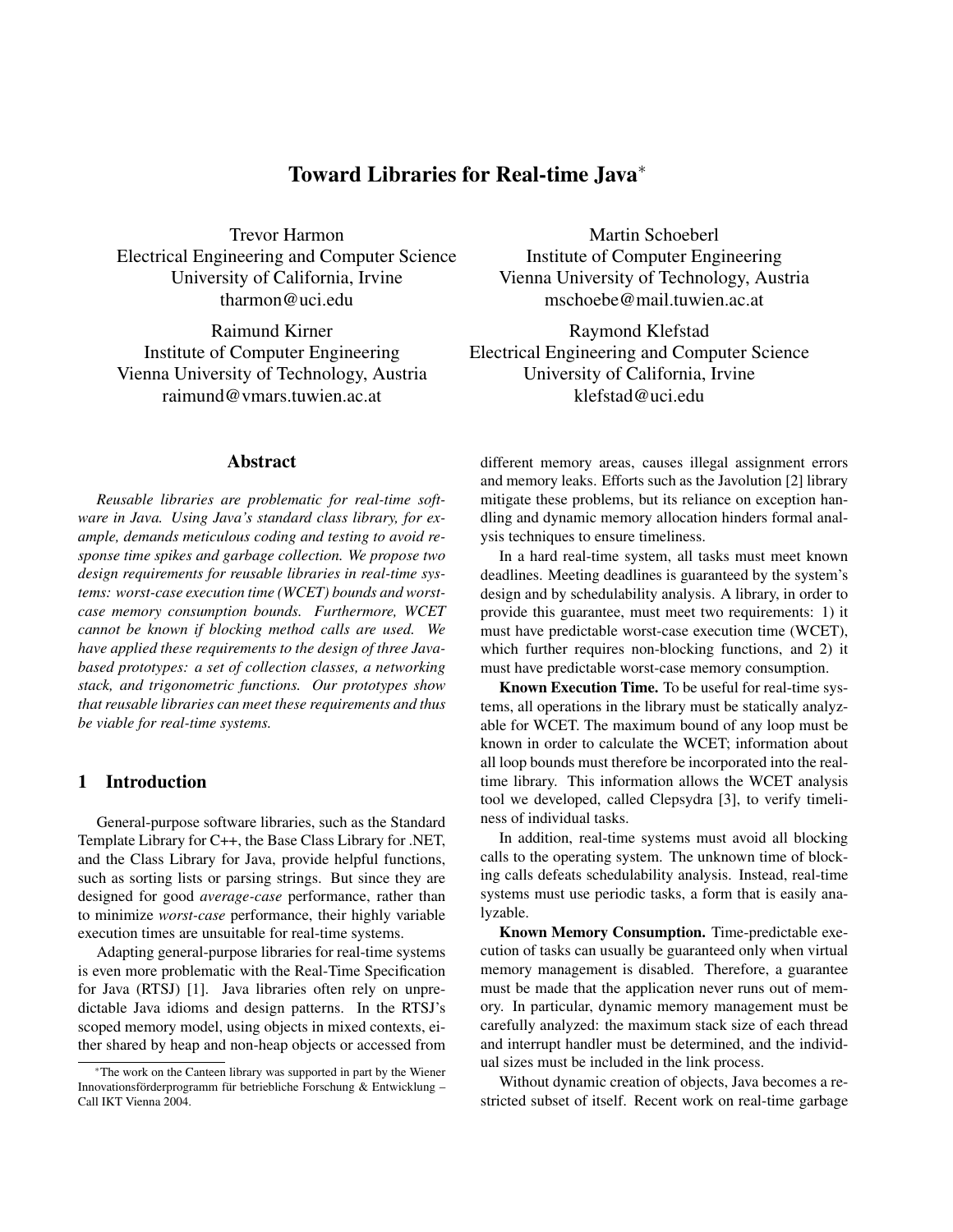collection (GC) tries to relax this restriction [10, 4, 9]. However, the allocation and deallocation rate must still be known so that the garbage collection thread can be scheduled.

Three Real-time Library Prototypes. To show that a library can meet all of the above requirements, we have built three prototype libraries: 1) a library of collection classes, 2) a non-blocking network stack, and 3) a set of trigonometric functions. These prototypes vary in the techniques they must use to meet real-time requirements: collection classes are memory intensive; network stacks must also eliminate extensive use of blocking functions; complex mathematical functions are computationally intensive with unbounded loops. Collectively, these three varying prototypes demonstrate that predictable real-time Java libraries are possible.

This work is built on JOP [7], a predictable platform consisting of a Java-only processor without any operating system, and uses Clepsydra [3], a WCET analyzer for JOP and other Java-based processors. JOP provides a predictable platform because, unlike most microprocessors, every instruction on JOP has a known, bounded execution time. Clepsydra can therefore immediately and automatically display the WCET for each line of code as it is written, provided that the maximum number of iterations for each loop is known. (For loops with variable iterations, the programmer must insert an annotation with a constant for the maximum number of iterations.)

## 2 Analyzable Collection Classes

Our first real-time library prototype is a library of collection classes called Canteen, which offers features for convenience, type-checking, and compatibility.<sup>1</sup> Canteen implements the same List, Set, and Map interfaces declared in Java's standard library, allowing them to act as drop-in replacements for the standard collection classes. Canteen also achieves running time complexities that are asymptotically identical to standard non-real-time algorithms, demonstrating that performance need not be sacrificed to ensure predictability.

Canteen provides the following four implementations of the three most common types of collection interfaces (List, Set, and Map):

PredictableArrayList A simple sequence that allows precise control over element ordering. It allows multiple entries of the same element, including null. It is implemented as a simple linear array.

PredictableLinkedList Identical to the PredictableArrayList but implemented as a linked list.

PredictableTreeSet A sorted collection that guards against duplicate elements. As the name implies, it models the mathematical abstraction known as a set. It is implemented as a red-black tree.

PredictableTreeMap A sorted dictionary-type collection that maps keys to values. Each key can map to at most one value. It is also implemented as a red-black tree.

## 2.1 Known Execution Time

Since predictability of performance is the key factor in a real-time library, Canteen's collection classes are analyzed with Clepsydra to calculate the known WCET. For loops, we use source code annotations to declare the loop's maximum number of iterations.

The bound of almost every loop in a collection class depends on the maximum size of a particular instance of that collection class. For example, if two list objects have maximum sizes of 10 and 100, then the loop bound of a search operation for the latter list will be 10 times more than the former. In other words, the loop bound annotation of a collection class method cannot be specified using a simple constant. To address this issue, loop bound annotations in Canteen are expressed using specially named constants. For example:

```
// User code
@CollectionBound (max =1024)
private PredictableList<Int> list;
...
// Canteen code
class PredictableList ... {
  ...
    @LoopBound(max= COLLECTION_BOUND )
    for (int i = 0; i < \text{array.length}; i++)
```
To preserve the intended logarithmic time for all operations in Canteen's Set and Map classes, we developed a *list-tree hybrid* data structure. It consists of a normal binary tree whose entries contain the usual left and right pointers to child nodes. In addition, each entry also contains previous and next pointers to form the doubly-linked list of a memory pool; this allows entries to be removed and returned to the memory pool in constant time. The red-black tree algorithms in Canteen were then modified so that these list pointers are properly updated across all rebalancing operations. Figure 1 shows an example of how the list-tree hybrid is altered by the removal of an element.

## 2.2 Known Memory Consumption

To satisfy the requirement of known memory consumption, Canteen allocates no memory during the mission phase. This approach prevents unpredictable delays caused by the GC and allows total memory consumption to be known immediately after initialization. Instead of dynamic memory management, Canteen relies on static memory

<sup>1</sup>Distributed under an open-source license as part of the Volta project: http://volta.sourceforge.net/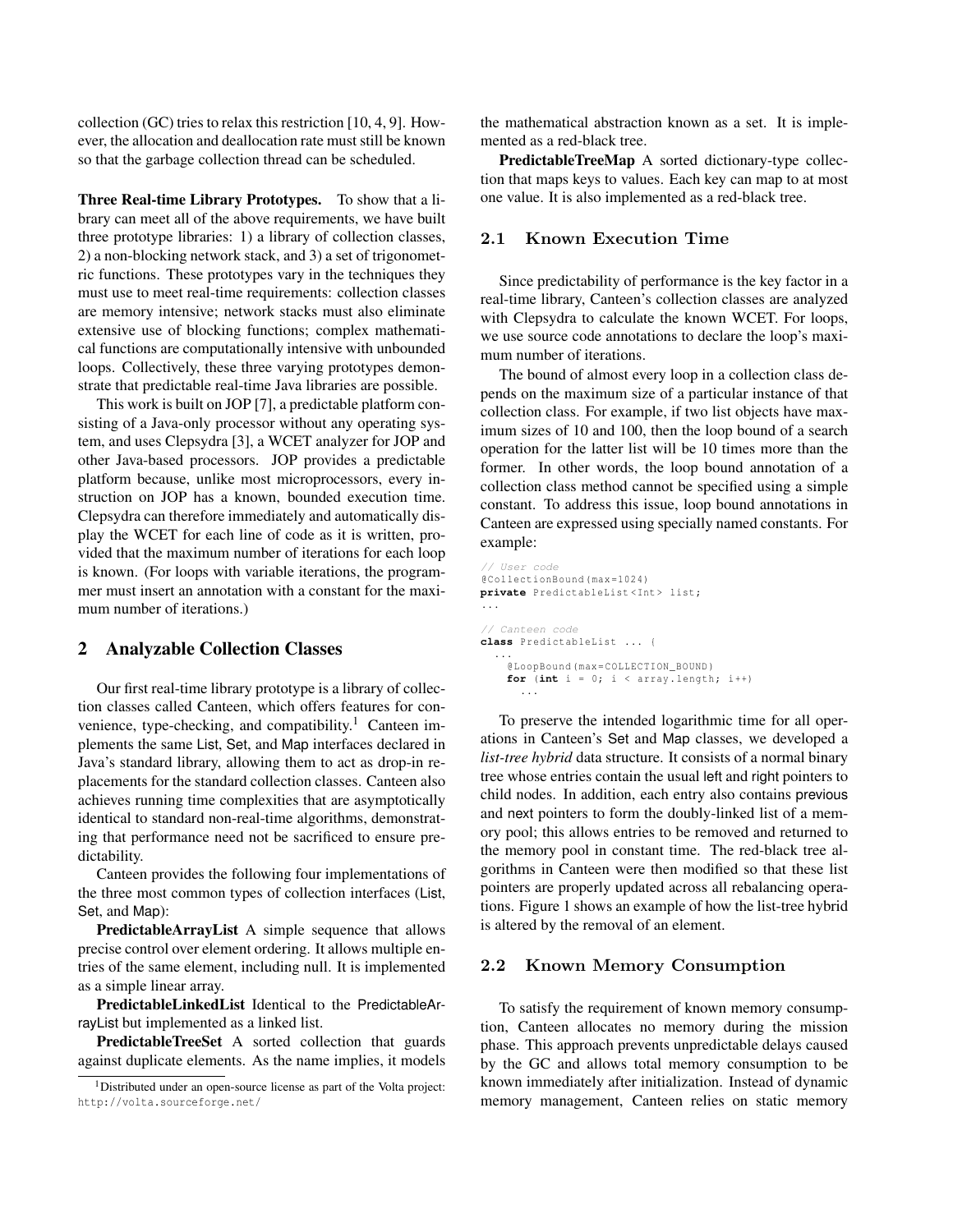

**Figure 1. This hybrid list-tree data structure allows binary trees to use memory pools. Element #3 is removed from a tree of current size 5 and maximum size 7. The element is returned to the pool, and the list pointers are updated accordingly.**

pools to retrieve pre-allocated elements to be added to a collection. When an element is removed from the collection, Canteen returns it to the collection's pool for later use. The maximum size of a pool must be programmer-specified during instantiation, and the effect of exceeding this maximum is undefined.

Implementing memory pools in the List classes is straightforward: the memory pool is stored at the unused end of the preallocated array. For PredictableTreeSet and PredictableTreeMap, however, supporting memory pools is much more involved. These classes are backed by a redblack tree structure, and the memory pool must be maintained across the elaborate rebalancing operations that occur after adding or removing elements in the tree.

## 3 A Non-blocking Network Stack

Our second prototype of a real-time Java library is an implementation of a TCP/IP stack called *ejip* (Embedded Java Internet Protocol). $2$  The lowest level of the stack contains device drivers for Ethernet (a CS8900 chip driver adapted from the Linux sources), SLIP, and a PPP implementation. At the next level, IP, UDP<sup>3</sup>, and a restricted subset of TCP

are implemented. The restriction is that we handle only one packet on the fly. TCP is a streaming protocol where blocking operations are natural; as a proof of concept, we implemented a TCP handler on port 23—the Telnet port—on top of TCP/IP. On top of that stack, a TFTP server, a simple web server, and a minimal telnet server are available.

Ejip meets real-time requirements: all of its operations are WCET analyzable, and its memory consumption is known before runtime. A key challenge to achieve known execution time was to eliminate blocking method calls. In the following sections, we describe how ejip is designed and implemented to meet real-time requirements.

## 3.1 Known Execution Time

In a general-purpose system, read from and write to an I/O channel are designed as blocking I/O operations. By contrast, however, ejip is designed as a set of periodic activities: the periodic task model is used for all layers of the stack. We do not use any asynchronous notification mechanisms, such as interrupts, in the stack. Waiting for an operation to finish has to be performed at the level of the application.

At the lowest layer—the network layer—the Ethernet driver polls the Ethernet chip and the packet buffer within a periodic loop. It polls for packets that are in the Ethernet chip buffer and also for packets that are ready to send. A received packet is put into the packet pool.

The next layer, the IP layer, periodically polls the packet pool. When a pending packet is received from the network layer, it processes one packet at each iteration and hands them over to the next layer (ICMP, UDP, or TCP).

Normal blocking to wait on a TCP packet to receive an application-defined message does not always work as expected. One can never be sure that a complete packet is received with one blocking read operation. It is possible to get less than the application-defined message, in which case a second (or more) blocking read operation is necessary to retrieve the whole message. This behavior is ignored in some applications, which rely on the chance that a single message (that is short enough) will not be split by the transport layer. However, this is not guaranteed. For correct handling of packet splitting, reassembly of application messages would be necessary at the application level. That reassembly is similar to our API. We provide the application with the raw TCP packets as they are received at the network interface. The application code must split and reassemble them into the application messages.

Handling more complex application protocols can be performed by offloading the work to another thread. The handler simply does the preprocessing and hands the packet over to the other thread.

The WCET is known, as we showed with an earlier ver-

<sup>2</sup>Ejip is available as part of the JOP distribution at http://www. opencores.org/.

<sup>3</sup>UDP is used for an application-designed protocol of a soft real-time application in the railway domain described in Section 3.3.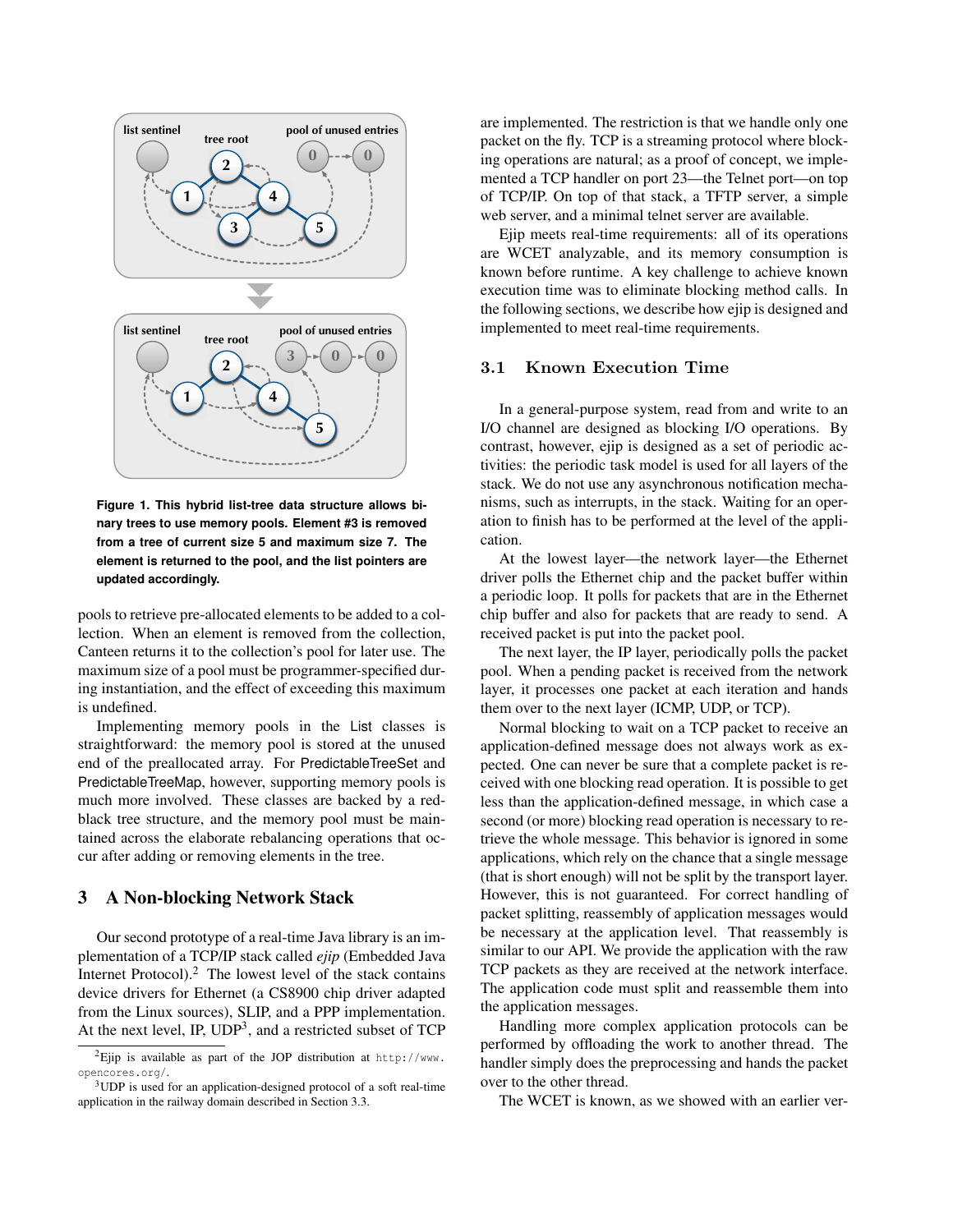sion [8]. The protocol stack processes only one packet per period, using protocol-specific handlers. The WCET of the packet processing thread is the WCET of the slowest handler. For example, UDP-based applications register a UDP handler which includes the listening port number; when a UDP packet arrives, the corresponding handler is invoked. If no corresponding handler is found, the packet is dropped. The TCP handler works in a similar way.

Furthermore, all loops are bounded, and no recursion is used. We annotate all loops with the maximum loop bound. In previous WCET analysis of an earlier version of ejip, the WCET is excessively conservative for small packets, since the loops for packet processing are bounded by the maximum Ethernet packet size [8]. A data-flow analysis or special versions of some functions with a smaller packet size can help to reduce the pessimism. Nevertheless, we achieve the goal of safe bounds on execution time.

#### 3.2 Known Memory Consumption

Ejip uses a packet buffer pool in which all buffers are allocated at initialization time. The packet buffer management plays a central role in the TCP/IP stack, providing free buffers, buffers that are received, and packets that are ready to send. The number of buffers is controlled by a constructor parameter. Each layer merely grabs the packets that it expects, works with them, and puts them back into the pool.

All memory allocation is bounded. A buffer can contain a single Ethernet packet, and the number of packet buffers is fixed. Without an OS and due to the safety of Java, we do not need any memory protection or OS protection levels. Therefore, we implemented a zero-copy TCP/IP stack. The data is read at the network interface layer (Ethernet or serial line) into a packet buffer and moved up the whole stack without any copy. When the application consumes the data, it releases the packet buffer. For a simple UDP-based command/response protocol, the buffer can also be reused and passed back down the network stack.

This conservative memory management is common in real-time systems. It eliminates analysis of mission-phase memory allocation and fits the upcoming standard for safety-critical Java (JSR 302) prohibiting a GC [5].

#### 3.3 An Example Application

In a soft real-time application for the railway industry, we use the UDP function heavily. An end module in each locomotive is equipped with a GPRS modem. That module receives commands from the master station and sends its location data to the master station.

The flow control between the master station and the module is handled by the application. Each command or message is acknowledged by the receiver through a reply

packet. The sender is responsible for retransmission when the message or the acknowledgment packet is lost. This protocol relieves the receiver from handling retransmission.

Retransmission is performed after a fixed timeout and a fixed number of tries. A failure after a fixed number of retries is reported to the uppermost layer, the user.

All these timeouts and retries are implemented in periodic tasks. Therefore, the code is time-predictable. The Internet and GPRS do not provide real-time capabilities; however, we handle this non real-time property at the communication level with the application code. We *hide* it to some extent, but also *expose* it when all retries fail. In that case, the user must find a way around the problem.

Writing a communication application in the periodic style is unusual and requires some adaptation in programming style. Our experience in writing the modem communication and the PPP link negotiation phase as a periodic task showed that this programming style is not trivial. The complexity is in the state of the link layer. Several dependent state machines are triggered by events such as timeouts, modem responses, and link negotiation protocol responses.

### 4 Trigonometric Functions

The third type of real-time library functions we implemented are trigonometric functions. We chose the trigonometric *cosine* function as a representative of this class of mathematical library functions; others can be calculated similarly, for example, by shifting the phase of the input of the cosine by −π/2 to give the *sine* function. In previous research we have compared two different ANSI C implementation styles that are time-predictable and memorypredictable: 1) calculation based on Taylor series, and 2) precomputed values based on lookup tables [6].

#### 4.1 Known Execution Time

The calculation based on Taylor series with polynomials of degree 2*n* is computed as follows:

$$
\cos(x) = \sum_{n=0}^{\infty} (-1)^n \cdot \frac{x^{2n}}{(2n)!} \approx \sum_{n=0}^{7} (-1)^n \cdot \frac{x^{2n}}{(2n)!}
$$
 (1)

For *double* variables a value of  $n_{max} = 7$  is sufficient. To avoid any loop, in practice the iterative calculation of above formula is calculated directly. We have implemented instances with  $n+1$  of at maximum 2, 4, 6, and 8, where 8 is used by standard *double* implementations. (We give the maximum value of  $n+1$  because *n* starts at zero.)

We implemented the lookup-table approach with interpolation (cos lutinterp) and without (cos lutprim). Both implementations do not contain any loop constructs.